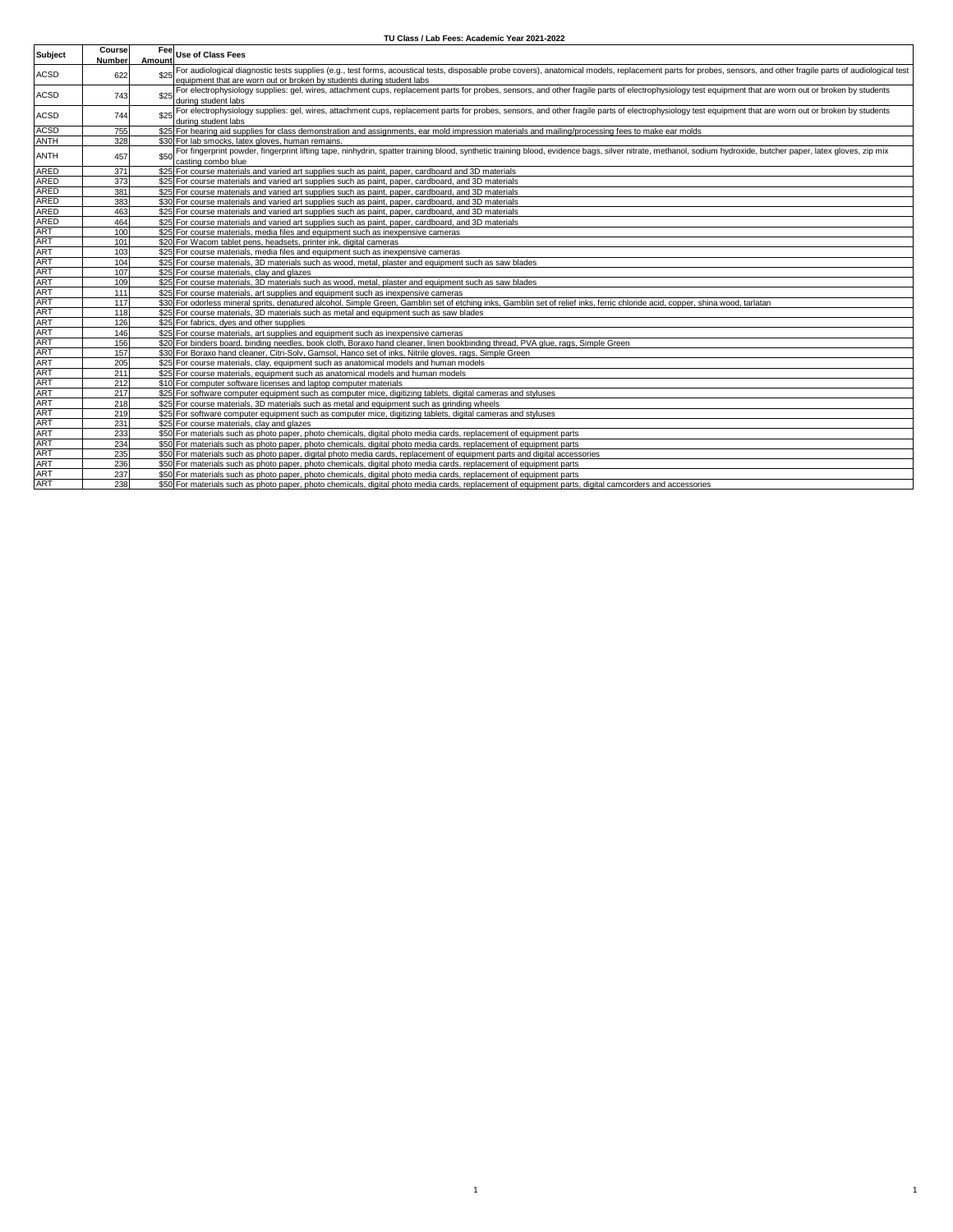| ART                        | 241        |      | \$25 For course materials, 3D materials such as wood, metal, plaster and equipment such as saw blades                                                                                                                                                                                                                                            |
|----------------------------|------------|------|--------------------------------------------------------------------------------------------------------------------------------------------------------------------------------------------------------------------------------------------------------------------------------------------------------------------------------------------------|
| ART                        | 245        |      | \$30 For odorless mineral sprits, denatured alcohol, Simple Green, Gamblin set of etching inks, Gamblin set of relief inks, ferric chloride acid, copper, shina wood, linoleum, powdered cleanser, vegetable oil                                                                                                                                 |
|                            |            |      |                                                                                                                                                                                                                                                                                                                                                  |
| <b>ART</b><br><b>ART</b>   | 258        |      | \$50 For materials such as photo paper, digital photo media cards, replacement of equipment parts and digital accessories                                                                                                                                                                                                                        |
| <b>ART</b>                 | 301<br>307 |      | \$40 For course materials such as colored glass and glass cutting tools<br>\$30 For course materials, 3D materials such as metal, precious stones and equipment such as grinding wheels                                                                                                                                                          |
| ART                        | 308        |      | \$25 For course materials, clay and glazes                                                                                                                                                                                                                                                                                                       |
| <b>ART</b>                 | 309        |      | \$25 For course materials, clay and glazes                                                                                                                                                                                                                                                                                                       |
| ART                        | 310        |      | \$25 For course materials, clay and glazes                                                                                                                                                                                                                                                                                                       |
| <b>ART</b><br>ART          | 311<br>313 |      | \$25 For course materials, 3D materials such as wood and equipment such as saw blades<br>\$25 For course materials, 3D materials such as metal and equipment such as grinding wheels                                                                                                                                                             |
| ART                        | 315        |      | \$40 For denatured alcohol, bronze casting grain, wax for carving and sculpting, rubber mold material                                                                                                                                                                                                                                            |
| ART                        | 317        |      | \$25 For software computer equipment such as computer mice, digitizing tablets, digital cameras and styluses                                                                                                                                                                                                                                     |
| ART                        | 318        |      | \$30 For heavy rod for forging, cuttlefish bone, bronze casting grain, tube setting stone, etchant, metal for samples                                                                                                                                                                                                                            |
| <b>ART</b>                 | 319        | \$25 | For course materials, 3D materials such as metal, wax and equipment such as grinding wheels                                                                                                                                                                                                                                                      |
| ART<br>ART                 | 320<br>322 |      | \$25 For fabrics, dyes and other supplies<br>\$25 For software computer equipment such as computer mice, digitizing tablets, digital cameras and styluses                                                                                                                                                                                        |
| ART                        | 326        |      | \$25 For fabrics, dyes and other supplies                                                                                                                                                                                                                                                                                                        |
| ART                        | 328        |      | \$25 For fabrics, dyes and other supplies                                                                                                                                                                                                                                                                                                        |
| ART<br>ART                 | 331<br>334 |      | \$25 For course materials, still life props and equipment such as inexpensive cameras<br>\$45 For materials such as photo paper, photo chemicals, digital photo media cards, replacement of equipment parts                                                                                                                                      |
| ART                        | 335        |      | \$45 For materials such as photo paper, photo chemicals, digital photo media cards, replacement of equipment parts                                                                                                                                                                                                                               |
| ART                        | 337        |      | \$25 For fabrics, dyes and other supplies                                                                                                                                                                                                                                                                                                        |
| ART<br><b>ART</b>          | 339        |      | \$25 For course materials, 3D materials such as wood, metal, plaster and equipment such as saw blades                                                                                                                                                                                                                                            |
| ART                        | 340<br>342 |      | \$25 For course materials, clay, equipment such as anatomical models and human models<br>\$25 For course materials, 3D materials such as wood, metal, plaster and equipment such as saw blades                                                                                                                                                   |
| ART                        | 345        |      | For odorless mineral spirits, denatured alcohol, Simple Green, powdered cleanser, vinegar, Gamblin set of etching inks, lithographic inks, ferric chloride acid, copper, photo litho plates, proto plates, FPC                                                                                                                                   |
|                            |            | \$30 | finisher, photo lithographic plate developer, vegetable oil                                                                                                                                                                                                                                                                                      |
| ART<br>ART                 | 346<br>347 | \$25 | For course materials, art supplies and equipment such as inexpensive cameras                                                                                                                                                                                                                                                                     |
|                            |            |      | \$30 For emulsion, emulsion remover, haze remover, tape for screens, varnish, Simple Green, krud cutter, sponges, screen inks                                                                                                                                                                                                                    |
| ART                        | 348        |      | \$30 For Gamblin set of etching inks, Gamblin set of relief / litho inks, shellac, emulsion, emulsion remover, haze remover, ferric chloride acid, linoleum, copper, odorless mineral spirits, denatured alcohol                                                                                                                                 |
| ART                        | 349        |      | \$30 For odorless mineral spirits, denatured alcohol, Gamblin set of relief inks, birch plywood, linoleum, Simple Green                                                                                                                                                                                                                          |
| ART                        | 350        |      | \$30 For odorless mineral spirits, denatured alcohol, Gamblin set of etching inks, Simple Green, spray paint, ball hard and soft ground, asphaltum, bees wax, gum Arabic, copper, universal etching ground                                                                                                                                       |
| ART                        | 352        |      | \$30 For odorless mineral spirits, denatured alcohol, polymer plates, Creatix monoprint ink set, Gamblin set of relief inks, Gamblin set of etching inks, Simple Green, copper, linoleum                                                                                                                                                         |
| ART                        | 353        |      | \$25 For course materials, printing ink, solvents, plates and paper                                                                                                                                                                                                                                                                              |
| ART                        | 355        |      | \$25 For software, computer equipment such as computer mice, digitizing tablets, digital cameras and styluses                                                                                                                                                                                                                                    |
| ART<br><b>ART</b>          | 356        |      | \$20 For binding board, binding needles, book cloth, Boraxo hand cleaner, linen bookbinding thread, PVA glue, rags, Simple Green                                                                                                                                                                                                                 |
| ART                        | 357<br>358 |      | \$25 For materials such as photo paper, photo chemicals, digital photo media cards, replacement of equipment parts<br>\$25 For materials such as photo paper, digital photo media cards, replacement of equipment parts and digital accessories                                                                                                  |
| <b>ART</b>                 | 360        |      | \$25 For software, computer equipment such as computer mice, digitizing tablets, digital cameras and styluses                                                                                                                                                                                                                                    |
| <b>ART</b>                 | 361        |      | \$50 For software, materials for laser cutting computer equipment such as computer mice, digitizing tablets, digital cameras and styluses                                                                                                                                                                                                        |
| ART                        | 362        |      | \$25 For software, computer equipment such as computer mice, digitizing tablets, digital cameras and styluses                                                                                                                                                                                                                                    |
| ART<br><b>ART</b>          | 363<br>366 |      | \$25 For software, computer equipment such as computer mice, digitizing tablets, digital cameras and styluses<br>\$25 For course materials, 3D materials such as wood, metal, plaster and equipment such as saw blades                                                                                                                           |
| <b>ART</b>                 | 370        |      | \$50 For course materials specific to the topic offered including 2D and 3D materials                                                                                                                                                                                                                                                            |
| ART                        | 373        |      | \$30 For ink jet printing, paper, stylus, mouses, tablets, paint, Cintiq paper                                                                                                                                                                                                                                                                   |
| <b>ART</b>                 | 377        |      | \$25 For course materials, reference materials and art materials                                                                                                                                                                                                                                                                                 |
| <b>ART</b>                 | 383        |      | \$30 For binding board, binding needles, book cloth, Boraxo hand cleaner, Citri-Solv, Gamsol, Hanco printing inks, linen bookbinding thread, PVA glue, rags, Simple Green                                                                                                                                                                        |
| ART<br>ART                 | 400        |      | \$25 For course materials, clay and glazes                                                                                                                                                                                                                                                                                                       |
| ART                        | 402<br>407 | \$25 | For course materials, equipment such as anatomical models and human models<br>\$25 For course materials, clay and glazes                                                                                                                                                                                                                         |
| <b>ART</b>                 | 409        |      | \$25 For course materials, clay and glazes                                                                                                                                                                                                                                                                                                       |
| <b>ART</b>                 | 410        |      | \$30 For general studio consumables, solutions, distilled water, gloves and aprons, enamel, scalex, sifters, stones                                                                                                                                                                                                                              |
| <b>ART</b>                 | 412        |      | \$25 For course materials, equipment such as anatomical models and human models                                                                                                                                                                                                                                                                  |
| ART                        | 413        |      | \$25 For purchasing electroforming equipment and enameling supplies                                                                                                                                                                                                                                                                              |
|                            |            |      |                                                                                                                                                                                                                                                                                                                                                  |
| ART                        | 417        |      | \$50 For font / typefaces software                                                                                                                                                                                                                                                                                                               |
| ART                        | 419<br>431 |      | \$30 For stem wire, sinking/raising metal, fold forming metal, Mokume metal, hydraulic press, hinge tube and rod, stones and burs<br>\$25 For course materials, still life props and equipment such as inexpensive cameras                                                                                                                       |
| <b>ART</b><br><b>ART</b>   | 435        |      | \$25 For materials such as photo paper, photo chemicals, digital photo media cards, replacement of equipment parts                                                                                                                                                                                                                               |
| ART                        | 438        |      | \$25 For course materials, 3D materials such as metal, wax and equipment such as grinding wheels                                                                                                                                                                                                                                                 |
| ART                        | 441        |      | \$25 For course materials, 3D materials such as wood, metal, plaster and equipment such as saw blades                                                                                                                                                                                                                                            |
| ART<br><b>ART</b>          | 447<br>449 |      | \$30 For emulsion, emulsion remover, haze remover, tape for screens, varnish, Simple Green, krud cutter, sponges, screen inks                                                                                                                                                                                                                    |
| ART                        | 450        |      | \$30 For odorless mineral sprits, denatured alcohol, Simple Green, Gamblin set of relief inks, Rhoplex glue, shina wood, birch plywood<br>\$30 For course materials, printing ink, solvents, plates and paper                                                                                                                                    |
| ART                        | 456        |      | \$25 For course materials, reference materials and computer equipment such as computer mice, digitizing tablets, digital cameras and styluses                                                                                                                                                                                                    |
| ART                        | 457        |      | \$25 For course materials, reference materials and computer equipment such as computer mice, digitizing tablets, digital cameras and styluses                                                                                                                                                                                                    |
| ART                        | 461        |      | \$50 For software materials for laser cutting computer equipment such as computer mice, digitizing tablets, digital cameras and styluses                                                                                                                                                                                                         |
|                            | 462<br>463 | \$25 | \$30 For course materials, reference materials and computer equipment such as computer mice, digitizing tablets, digital cameras and styluses<br>For course materials, reference materials and computer equipment such as computer mice, digitizing tablets, digital cameras and styluses                                                        |
| ART                        | 465        |      | \$50 For button-making supplies, field trips, printing of posters and maps                                                                                                                                                                                                                                                                       |
| <b>ART</b>                 | 473        |      | \$30 For ink jet printing, paper, stylus, mouses, tablets, paint, Cintiq paper                                                                                                                                                                                                                                                                   |
| ART<br>ART<br>ART          | 474        |      | \$30 For odorless mineral spirits, denatured alcohol, Gamblin set of etching inks, Simple Green, spray paint, ball hard and soft ground, asphaltum, bees wax, qum Arabic, copper, universal etching ground                                                                                                                                       |
| ART                        | 476        | \$40 | For Wacom tablet pens, tablets, paper, light bulbs                                                                                                                                                                                                                                                                                               |
| ART                        | 483        |      | \$60 For course materials, reference materials and computer equipment such as computer mice, digitizing tablets, digital cameras and styluses                                                                                                                                                                                                    |
| ART                        | 496        |      | \$30 For ink jet printing, paper, stylus, mouses, tablets, paint, Cintig paper                                                                                                                                                                                                                                                                   |
| ART<br>ART                 | 497<br>498 |      | \$30 For ink jet printing, paper, stylus, mouses, tablets, paint, Cintiq paper, fine art paper<br>\$30 For ink jet printing, paper, stylus, mouses, tablets, paint, Cintiq paper, fine art paper                                                                                                                                                 |
| <b>ASTR</b>                | 161        |      | \$10 For chemicals, light bulbs, printer paper and toner                                                                                                                                                                                                                                                                                         |
| <b>ASTR</b>                | 303        |      | \$50 For class field trip.                                                                                                                                                                                                                                                                                                                       |
| <b>BIOL</b>                | 117        |      | \$20 For electrophoresis supplies, water test supplies, field trips                                                                                                                                                                                                                                                                              |
| <b>BIOL</b>                | 192        |      | \$30 For compound microscopes, CO2 sensors, flash gel dock, centrifuges, vortex misers, micropipettes, hot plates, and water bath<br>For van rental for field trips, hip boots, broken or worn equipment replacement, glassware, specimen jars, aquatic nets, materials to maintain hip boots, supplies for indoor experiments such as seeds and |
| <b>BIOL</b>                | 202        | \$25 | protozoans, materials and supplies for new laboratory exercises                                                                                                                                                                                                                                                                                  |
| <b>BIOL</b>                | 205        | \$25 | For materials such as fresh vegetables, fruits and flowers for examination, equipment such as microscope slides and stains, and transportation and entrance fees for two field trips                                                                                                                                                             |
| <b>BIOL</b>                | 207        | \$40 | For live specimens, preserved specimens, van mileage for field trips, seining nets, supplies for lab (new blades for dissection knives, microscope slides and cover slips), replacement microscope<br>preserved slides, gloves for dissecting and admission to facilities                                                                        |
| <b>BIOL</b>                | 215        |      | \$50 For culture media, reagents, chemicals, glassware, plastic ware, petri dishes, pipettes, gloves, slides, microbial strains, microscope repairs and replacement                                                                                                                                                                              |
| <b>BIOL</b>                | 301        |      | \$20 For plastic cups, Ziploc bags, water quality test materials, soil chemistry test materials, modeling clay, paper plates, chart paper                                                                                                                                                                                                        |
| <b>BIOL</b>                | 303        |      | \$10 For yarn, plastic cups, crayons, markers, construction paper, glue sticks, paper plates, chart paper, seeds, flowers, fruit                                                                                                                                                                                                                 |
| <b>BIOL</b>                | 312<br>318 |      | \$50 For consumable plastic ware, pipette tips, PCR tubes, , micro centrifuge tubes, reagents, tag polymerase                                                                                                                                                                                                                                    |
| <b>BIOL</b>                | 325        |      | \$50 For culture media, petri dishes, slides, reagents, nitrile gloves, occasionally microbial strains, glassware, microscope repairs and replacement<br>\$20 For replacement anatomical models and to support BIOPAC tools such as dynamometers and electrodes that are used in the physiology laboratory                                       |
| BIOL<br>BIOL               | 353        |      | \$50 For materials related to invertebrate lab including fresh specimens for dissection, and lab equipment such as microscopes, vials, forceps, dissecting pins, van rentals for field trips                                                                                                                                                     |
| <b>BIOL</b>                | 360        |      | \$80 For microscope bulbs, staining kits, poly-prep slides, coverslips, mounting media, Citro-Solv, alcohol                                                                                                                                                                                                                                      |
| <b>BIOL</b><br><b>BIOL</b> | 402<br>406 |      | \$40 For field trips, chemicals, materials for water monitoring, repairs and replacement of molecular equipment                                                                                                                                                                                                                                  |
| <b>BIOL</b>                | 410        |      | \$50 For field trips, chemicals, materials for water monitoring, repairs and replacement of field equipment<br>\$80 For field trips, chemicals, materials for water monitoring, repairs and replacement of molecular equipment                                                                                                                   |
| <b>BIOL</b>                | 412        |      | \$80 For culture media, reagents, cell culture ware, plastic ware, pipettes, gloves, and repair/replacement of molecular equipment                                                                                                                                                                                                               |
| <b>BIOL</b>                | 425        |      | \$50 For supplies for cadaver use and care as well as software needed for dissection                                                                                                                                                                                                                                                             |
| <b>BIOL</b><br><b>BIOL</b> | 427        |      | \$50 For plastic models and human cadavers                                                                                                                                                                                                                                                                                                       |
| <b>BIOL</b>                | 432<br>435 |      | \$50 For fresh plant materials, microscope slides, cover slips<br>\$50 For vehicles for field trips and sampling supplies                                                                                                                                                                                                                        |
| <b>BIOL</b>                |            |      |                                                                                                                                                                                                                                                                                                                                                  |
|                            | 452        |      | \$50 For transportation and entrance fees for two to three day-long field trips to example wetlands located throughout the state, and for three to four shorter trips for field laboratory based activities                                                                                                                                      |
| <b>BIOL</b>                | 455        |      | \$80 For sharks, KOH, H2O2, NAIB entrance fee, boat rentals, gasoline, campground fees, aquarium supplies                                                                                                                                                                                                                                        |
| <b>BIOL</b>                | 456        | \$50 | For van rental for field trips, a Maryland Department of Natural Resources permit, bird seed, purchases for anatomical dissection, replace or repair broken/defective binoculars and spotting scopes, chase<br>bird identification apps, tick repellent, disposable supplies used for dissection, bird traps, and anesthetic                     |
| <b>BIOL</b>                | 458        |      | \$50 For vehicles for field trips and sampling supplies (vials, jars, chemicals)                                                                                                                                                                                                                                                                 |
| <b>BIOL</b><br><b>BIOL</b> | 461<br>465 |      | \$50 For insect collection materials, insect boxes, pins, vials, nets, collecting jars, ethyl acetate, ethanol, light traps and aspirators, van rental for field trips<br>\$50 For supplies for physiology experiments                                                                                                                           |

2  $\sim$  2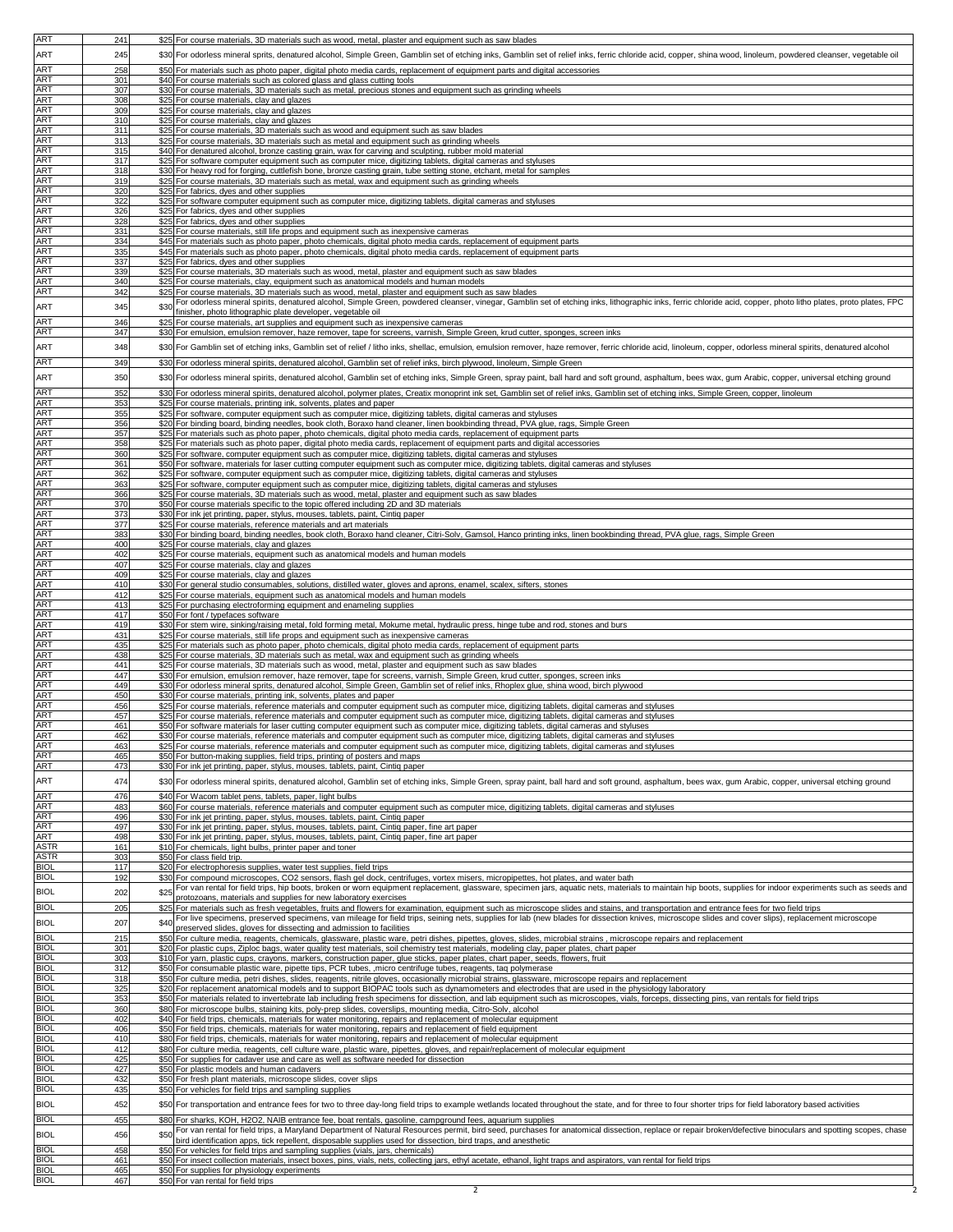| <b>BIOL</b> | 470         |      | For computer equipment used to run physiological simulations, BIOPAC tools (physiological data collection system), transducers, filters and electrodes, AD Instruments, replacement parts, solutions,<br>analogues and antagonistic drugs                                                                                                                                                                                                                           |
|-------------|-------------|------|---------------------------------------------------------------------------------------------------------------------------------------------------------------------------------------------------------------------------------------------------------------------------------------------------------------------------------------------------------------------------------------------------------------------------------------------------------------------|
| <b>BIOL</b> | 471         |      | \$50 For optodes, sensor spots, crayfish, earthworms, soda lime, epinephrine, acetylcholine, atropine, histamine, norepinephrine, serotonin, rats, respiratory gases, cane toads, heparin, n6-2-diburtyl adenosine                                                                                                                                                                                                                                                  |
| <b>BIOL</b> | 532         |      | \$50 For fresh plant materials, microscope slides, cover slips                                                                                                                                                                                                                                                                                                                                                                                                      |
| <b>BIOL</b> | 552         |      | \$50 For van rentals for two field trips                                                                                                                                                                                                                                                                                                                                                                                                                            |
| <b>BIOL</b> | 560         |      | \$80 For microscope bulbs, staining kits, poly-prep slides, coverslips, mounting media, Citro-Solv, alcohol                                                                                                                                                                                                                                                                                                                                                         |
| <b>BIOL</b> | 120L        | \$20 | For materials such as electrophoresis supplies and equipment, replica skulls, chemicals and equipment for testing food, environmental meters, consumable supplies (such as pipettes, moms, test tubes,<br>petri dishes), water testing equipment and supplies, reference materials for independent projects                                                                                                                                                         |
| <b>BIOL</b> | 191L        |      | \$30 For compound microscopes, CO2 sensors, flash gel dock, centrifuges, vortex misers, micropipettes, hot plates, and water bath                                                                                                                                                                                                                                                                                                                                   |
| <b>BIOL</b> | 200L        |      | For all disposable supplies such as DNA kits, PCR kits, clean up kits, E.coli dna, reagents, test tubes, centrifuge tubes, pipettes, micropipette tips, gloves, oranges, trypsin, trichoroacetic acid, dialysis<br>\$40 tubing, chemicals and molecular techniques kits, repair/replacement of equipment such as pipette aids, micropipettes, micro centrifuges, digital balances, spectrophotometers, temperature controlled<br>water baths and incubating shakers |
| <b>BIOL</b> | 2211        |      | \$25 For replacement anatomical models and to support BIOPAC tools such as dynamometers and electrodes that are used in the physiology laboratory                                                                                                                                                                                                                                                                                                                   |
| <b>BIOL</b> | 2221        |      | \$25 For replacement anatomical models and to support BIOPAC tools such as dynamometers and electrodes that are used in the physiology laboratory                                                                                                                                                                                                                                                                                                                   |
| <b>CHEM</b> | 104         |      | \$25 For pH and ion selective electrodes and meters, shaker incubators, chemicals and glassware                                                                                                                                                                                                                                                                                                                                                                     |
| CHEM        | 115         |      | \$25 For top loading balances, stirring hotplates, pH meters, chemicals and glassware                                                                                                                                                                                                                                                                                                                                                                               |
| <b>CHEM</b> | 310         |      | \$80 For chromatography columns and vials, syringe filters, reference standards, chemicals, solvents, glassware and plastic ware                                                                                                                                                                                                                                                                                                                                    |
| <b>CHEM</b> | 323         |      | \$50 For chemicals, hot vessel gripping device, glassware, microscopy grids, stubs, and tweezers, plastic centrifuge tubes, scintillation vials, spectrophometer cells and stir bars, syringes                                                                                                                                                                                                                                                                      |
| CHEM        | 330         | \$50 | For distillation kits, replacement of broken glassware, sample vials and chemicals, melting point capillaries and apparatus, stirring hotplates, instrumentation, instrument repair/maintenance, instrument<br>supplies, lab consumables, safety equipment and miscellaneous laboratory equipment                                                                                                                                                                   |
| CHEM        | 331         |      | For top loading balances, melting point capillaries, replacement of broken glassware and chemicals, melting point apparatus, stirring hotplates, instrumentation, instrument repair/maintenance, instrument<br>supplies, lab consumables, safety equipment and miscellaneous laboratory equipment                                                                                                                                                                   |
| <b>CHEM</b> | 332         | \$50 | For micro scale distillation and column chromatography apparatus, thermometers, replacement of broken glassware and chemicals, melting point apparatus, stirring hotplates, instrumentation, instrument<br>repair/maintenance, instrument supplies, lab consumables, safety equipment and miscellaneous laboratory equipment                                                                                                                                        |
| CHEM        | 356         |      | \$80 For micropipettes and micropipette tips, DNA and protein electrophoresis supplies, spectrophotometer cells and enzymes                                                                                                                                                                                                                                                                                                                                         |
| CHEM        | 372         |      | \$40 For gas cylinders, infrared spectrometer cells, chemicals and glassware                                                                                                                                                                                                                                                                                                                                                                                        |
| CHEM        | 462         |      | \$50 Fort chemicals, chromatography materials, NMR solvents                                                                                                                                                                                                                                                                                                                                                                                                         |
| CHEM        | 121L        |      | \$25 For top loading balances, stirring hotplates, chemicals and glassware, burettes, stirring hotplates, chemicals and glassware, spectrophotometers, portable chemical sensor devices and digital pipets                                                                                                                                                                                                                                                          |
| CHEM        | <b>131L</b> |      | \$25 For spectrophotometers, portable chemical sensor devices and digital pipets, top loading balances, chemicals and glassware, spectrophotometers, portable chemical sensor devices and digital pipets                                                                                                                                                                                                                                                            |
| CHEM        | <b>132L</b> |      | \$25 For pH and ion selective electrodes and meters, stirring hotplates, solid phase extraction equipment, chemicals and glassware, spectrophotometers, portable chemical sensor devices and digital pipets                                                                                                                                                                                                                                                         |
| <b>CHEM</b> | 2201        |      | \$80 For HPLC columns, plastic ware, syringes, chemicals, pipette tips, cuvettes, vials                                                                                                                                                                                                                                                                                                                                                                             |
| ECED        | 407         |      | \$25 For disposable headphones and instructional materials                                                                                                                                                                                                                                                                                                                                                                                                          |
| ECED        | 417         |      | \$25 For assessment kits and instructional tools                                                                                                                                                                                                                                                                                                                                                                                                                    |
| ECED        | 429         |      | \$25 For reading assessment kits and evaluation resources                                                                                                                                                                                                                                                                                                                                                                                                           |
| ELED        | 363         |      | \$20 For materials to support literacy instruction in public school classrooms                                                                                                                                                                                                                                                                                                                                                                                      |
| <b>EMF</b>  | 221         |      | \$25 For equipment replacement                                                                                                                                                                                                                                                                                                                                                                                                                                      |
| <b>EMF</b>  | 222         | \$25 | For grip and lighting accessories and tools needed to properly and safely set up, operate and maintain industry standard lights and grip equipment Cameras and accessories related to care, maintenance,<br>repairs and upgrades Software and hardware upgrades and repairs Asset database, SFX, Music library licenses and other media or software licenses that may be necessary                                                                                  |
| EMF         | 265         |      | For audio production equipment, accessories and tools needed to properly and safely produce projects for course work Upgrades and repairs to audio production equipment and accessories Software and<br>hardware upgrades and repairs Asset database, SFX, Music library licenses and other media or software licenses that may be necessary                                                                                                                        |
| EMF         | 275         |      | \$25 For computer work stations and software                                                                                                                                                                                                                                                                                                                                                                                                                        |
| EMF         | 340         |      | For grip and lighting accessories and tools needed to properly and safely set up, operate and maintain industry standard lights and grip equipment Cameras and accessories related to care, maintenance,<br>repairs and upgrades Software and hardware upgrades and repairs Asset database, SFX, Music library licenses and other media or software licenses that may be necessary                                                                                  |
| EMF         | 360         |      | \$50 For equipment replacement                                                                                                                                                                                                                                                                                                                                                                                                                                      |
| EMF         | 365         |      | For audio production equipment, accessories and tools needed to properly and safely produce projects for course work Upgrades and repairs to audio production equipment and accessories Software and<br>hardware upgrades and repairs Asset database, SFX, Music library licenses and other media or software licenses that may be necessary                                                                                                                        |
| <b>EMF</b>  | 366         |      | For audio production equipment, accessories and tools needed to properly and safely produce projects for course work Upgrades and repairs to audio production equipment and accessories Software and<br>hardware upgrades and repairs Asset database, SFX, Music library licenses and other media or software licenses that may be necessary                                                                                                                        |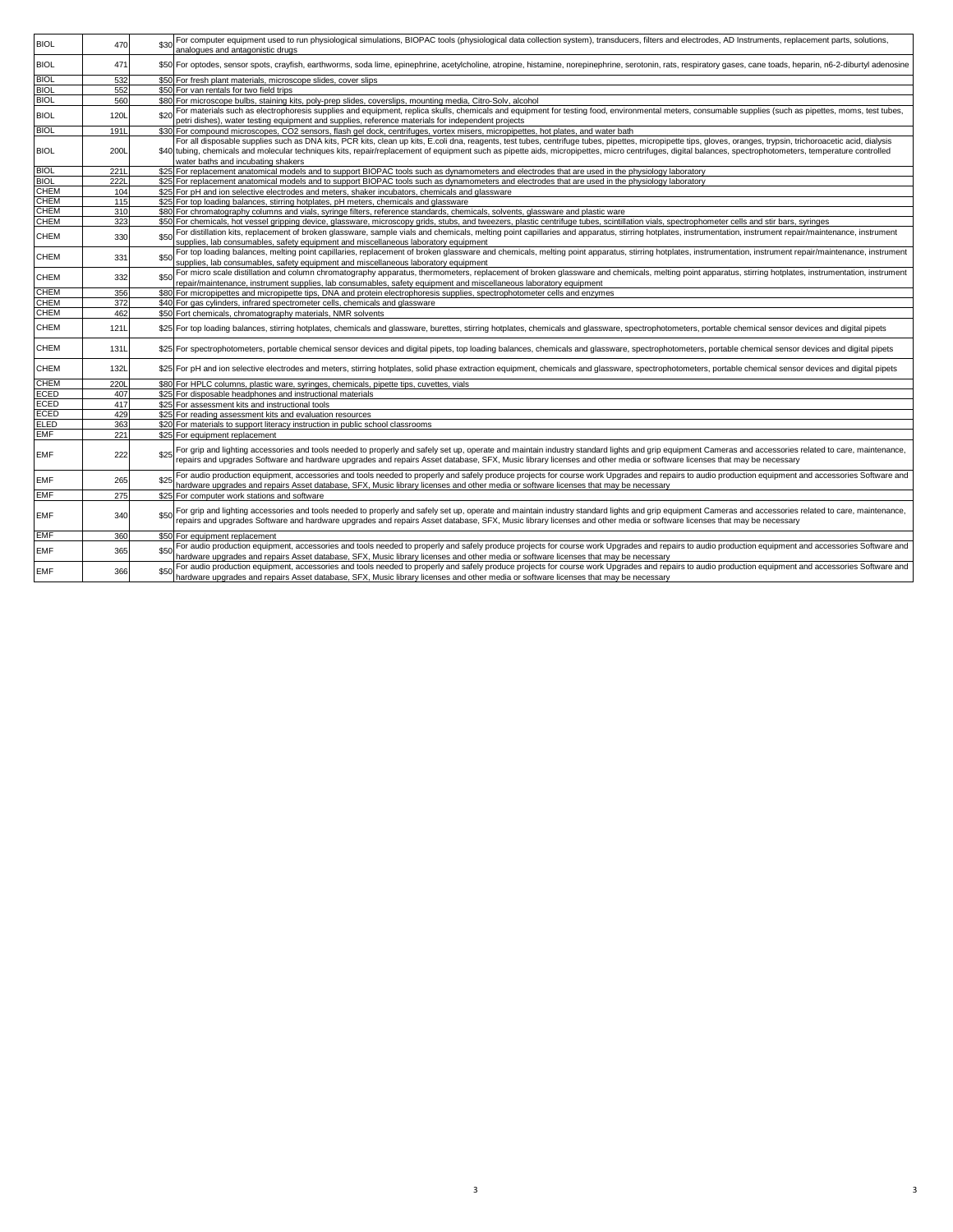| <b>EMF</b>                 | 367             | \$50  | For grip and lighting accessories and tools needed to properly and safely set up, operate and maintain industry standard lights and grip equipment Cameras and accessories related to care, maintenance,<br>repairs and upgrades Software and hardware upgrades and repairs Asset database, SFX, Music library licenses and other media or software licenses that may be necessary     |
|----------------------------|-----------------|-------|----------------------------------------------------------------------------------------------------------------------------------------------------------------------------------------------------------------------------------------------------------------------------------------------------------------------------------------------------------------------------------------|
|                            |                 |       |                                                                                                                                                                                                                                                                                                                                                                                        |
| <b>EMF</b>                 | 370             | \$50  | For grip and lighting accessories and tools needed to properly and safely set up, operate and maintain industry standard lights and grip equipment Cameras and accessories related to care, maintenance,                                                                                                                                                                               |
|                            |                 |       | repairs and upgrades Software and hardware upgrades and repairs Asset database, SFX, Music library licenses and other media or software licenses that may be necessary                                                                                                                                                                                                                 |
| <b>EMF</b>                 | 371             | \$50  | For grip and lighting accessories and tools needed to properly and safely set up, operate and maintain industry standard lights and grip equipment Cameras and accessories related to care, maintenance,                                                                                                                                                                               |
|                            |                 |       | repairs and upgrades Software and hardware upgrades and repairs Asset database, SFX, Music library licenses and other media or software licenses that may be necessary                                                                                                                                                                                                                 |
|                            |                 |       | For grip and lighting accessories and tools needed to properly and safely set up, operate and maintain industry standard lights and grip equipment Cameras and accessories related to care, maintenance,                                                                                                                                                                               |
| <b>EMF</b>                 | 373             | \$50  | repairs and upgrades Software and hardware upgrades and repairs Asset database, SFX, Music library licenses and other media or software licenses that may be necessary                                                                                                                                                                                                                 |
|                            |                 |       | For grip and lighting accessories and tools needed to properly and safely set up, operate and maintain industry standard lights and For grip equipment Cameras and accessories related to care,                                                                                                                                                                                        |
| <b>EMF</b>                 | 375             | \$50  | maintenance, repairs and upgrades Software and hardware upgrades and repairs Asset database, SFX, Music library licenses and other media or software licenses that may be necessary                                                                                                                                                                                                    |
|                            |                 |       | For grip and lighting accessories and tools needed to properly and safely set up, operate and maintain industry standard lights and For grip equipment Cameras and accessories related to care,                                                                                                                                                                                        |
| <b>EMF</b>                 | 380             | \$50  | maintenance, repairs and upgrades Software and hardware upgrades and repairs Asset database, SFX, Music library licenses and other media or software licenses that may be necessary                                                                                                                                                                                                    |
|                            |                 |       | For grip and lighting accessories and tools needed to properly and safely set up, operate and maintain industry standard lights and For grip equipment Cameras and accessories related to care,                                                                                                                                                                                        |
| <b>EMF</b>                 | 437             | \$50  | maintenance, repairs and upgrades Software and hardware upgrades and repairs Asset database, SFX, Music library licenses and other media or software licenses that may be necessary                                                                                                                                                                                                    |
|                            |                 |       | For grip and lighting accessories and tools needed to properly and safely set up, operate and maintain industry standard lights and For grip equipment Cameras and accessories related to care,                                                                                                                                                                                        |
| EMF                        | 455             | \$50  | maintenance, repairs and upgrades Software and hardware upgrades and repairs Asset database, SFX, Music library licenses and other media or software licenses that may be necessary                                                                                                                                                                                                    |
|                            |                 |       |                                                                                                                                                                                                                                                                                                                                                                                        |
| EMF                        | 461             | \$50  | For grip and lighting accessories and tools needed to properly and safely set up, operate and maintain industry standard lights and For grip equipment Cameras and accessories related to care,<br>maintenance, repairs and upgrades Software and hardware upgrades and repairs Asset database, SFX, Music library licenses and other media or software licenses that may be necessary |
|                            |                 |       |                                                                                                                                                                                                                                                                                                                                                                                        |
| EMF                        | 462             | \$50  | For grip and lighting accessories and tools needed to properly and safely set up, operate and maintain industry standard lights and For grip equipment Cameras and accessories related to care,<br>maintenance, repairs and upgrades Software and hardware upgrades and repairs Asset database, SFX, Music library licenses and other media or software licenses that may be necessary |
|                            |                 |       |                                                                                                                                                                                                                                                                                                                                                                                        |
| EMF                        | 471             | \$50  | For grip and lighting accessories and tools needed to properly and safely set up, operate and maintain industry standard lights and For grip equipment Cameras and accessories related to care,<br>maintenance, repairs and upgrades Software and hardware upgrades and repairs Asset database, SFX, Music library licenses and other media or software licenses that may be necessary |
|                            |                 |       |                                                                                                                                                                                                                                                                                                                                                                                        |
| EMF                        | 473             | \$50  | For grip and lighting accessories and tools needed to properly and safely set up, operate and maintain industry standard lights and For grip equipment Cameras and accessories related to care,<br>maintenance, repairs and upgrades Software and hardware upgrades and repairs Asset database, SFX, Music library licenses and other media or software licenses that may be necessary |
|                            |                 |       |                                                                                                                                                                                                                                                                                                                                                                                        |
| EMF                        | 481             | \$50  | For grip and lighting accessories and tools needed to properly and safely set up, operate and maintain industry standard lights and For grip equipment Cameras and accessories related to care,<br>maintenance, repairs and upgrades Software and hardware upgrades and repairs Asset database, SFX, Music library licenses and other media or software licenses that may be necessary |
| <b>EMF</b>                 | 486             |       | \$50 For equipment replacement                                                                                                                                                                                                                                                                                                                                                         |
|                            |                 |       |                                                                                                                                                                                                                                                                                                                                                                                        |
| <b>EMF</b>                 | 487             | \$50  | For grip and lighting accessories and tools needed to properly and safely set up, operate and maintain industry standard lights and For grip equipment Cameras and accessories related to care,<br>maintenance, repairs and upgrades Software and hardware upgrades and repairs Asset database, SFX, Music library licenses and other media or software licenses that may be necessary |
|                            |                 |       | For a range of consumable materials associated with lab activities These consumables include but are not limited to grain size specific sand, silt and clay samples for groundwater labs, a range of                                                                                                                                                                                   |
| <b>ENVS</b>                | 601             | \$40  | chemicals and compounds (e.g. organics, acids, bases) for the chemical properties laboratory, core liners for soil and sediment samplers                                                                                                                                                                                                                                               |
| <b>ENVS</b><br><b>ENVS</b> | 602<br>604      | \$20  | For items such as chemicals, glassware, replacement of equipment parts, and related materials<br>\$20 For field trips for sampling and systems analysis (3 trips to Oregon Ridge Park and 1 trip to Catoctin National Park)                                                                                                                                                            |
|                            |                 |       | For art supplies used in class to introduce students to low cost materials that are used for therapeutic intervention in clinical settings, examples: markers, crayons, watercolor paints, clay, paper and                                                                                                                                                                             |
| FMST                       | 345             |       | \$25 collage items, finger paints, colored pencils, scissors, glue, tape, hot glue sticks/glue gun, paper mache masks, model magic, acrylic felt, wood sticks, rulers, beads, twine, foam brushes, paint brushes,                                                                                                                                                                      |
|                            |                 |       | yarn, watercolor paper, paper towel, cleaner, pipe cleaners etc.<br>For art supplies used in class to introduce students to low cost materials that are used for therapeutic intervention in clinical settings, examples: markers, crayons, watercolor paints, clay, paper and                                                                                                         |
| <b>FMST</b>                | 545             | \$25  | collage items, finger paints, colored pencils, scissors, glue, tape, hot glue sticks/glue gun, paper mache masks, model magic, acrylic felt, wood sticks, rulers, beads, twine, foam brushes, paint brushes,                                                                                                                                                                           |
| <b>FMS1</b>                | 604             |       | yarn, watercolor paper, paper towel, cleaner, pipe cleaners etc.<br>\$20 For Make-A-Mold kits, embossing powder, card stock, Crayola Model Magic, and Grafix shrink film.                                                                                                                                                                                                              |
| <b>FRSC</b>                | 420             |       | \$40 For DNA extraction, PCR and genetic analyzer reagents, pipette tips, PCR tubes, micro centrifuge tubes and columns, chemicals                                                                                                                                                                                                                                                     |
| <b>FRSC</b>                | 467             |       | \$40 For reagents, gases, columns, solvents, plastic ware, analytic standards                                                                                                                                                                                                                                                                                                          |
| <b>FRSC</b>                | 602             |       | \$40 For micros                                                                                                                                                                                                                                                                                                                                                                        |
| <b>FRSC</b>                | 61 <sub>C</sub> |       | \$50 For body fluid test kits, chemicals and glassware                                                                                                                                                                                                                                                                                                                                 |
| <b>FRSC</b>                | 620             |       | \$100 For assorted DNA equipment and materials                                                                                                                                                                                                                                                                                                                                         |
| FRSC                       | 621             |       | \$100 For assorted DNA equipment and materials                                                                                                                                                                                                                                                                                                                                         |
| FRSC                       | 640             |       | \$40 For solid phase extraction columns, solvents, chemicals, gases, plastic ware, analytic standards                                                                                                                                                                                                                                                                                  |
| <b>FRSC</b>                | 670             |       | \$50 For chemical tests and equipment replacement (e.g., microscopes)<br>For DNA extraction, PCR, and genetic analyzer reagents, solvents, gases, columns, pipette tips, PCR tubes, micro centrifuge tubes, GC vials, SPME filters, fingerprinting brushes, lifts, powders,                                                                                                            |
| <b>FRSC</b>                | 880             | \$100 | chemicals                                                                                                                                                                                                                                                                                                                                                                              |
| GEOL                       | 121             |       | \$40 For replacement and addition of rock samples, binocular microscope, and transportation expenses                                                                                                                                                                                                                                                                                   |
| <b>GEOL</b>                | 122             |       | \$25 For replacement and addition of rock samples, binocular microscope                                                                                                                                                                                                                                                                                                                |
| <b>GEOL</b>                | 123             |       | \$25 For replacement and addition of rock samples, binocular microscope                                                                                                                                                                                                                                                                                                                |
| <b>GEOL</b>                | 305             |       | \$30 For course materials                                                                                                                                                                                                                                                                                                                                                              |
| GEOI                       |                 |       | <b>C25 For Pock Ware Utilities instructional software</b>                                                                                                                                                                                                                                                                                                                              |
| <b>GEOL</b>                | 331             |       | \$20 For thin sections                                                                                                                                                                                                                                                                                                                                                                 |
| <b>GEOL</b>                | 333             |       | \$25 For petrographic thin sections for laboratory                                                                                                                                                                                                                                                                                                                                     |
| <b>GEOL</b><br><b>GEOL</b> | 410<br>415      |       | \$30 For narrow mouth bottles, filtering syringes, syringe filters, sample processing vials and vial caps, HCL acid, pH buffer, probe storage solution<br>\$30 For LDPE narrow mouth bottles, syringes, vials, buffers, storage solution, conductivity standards, PH probe, conductivity probe, lab tape, electrical tape                                                              |
| <b>GEOL</b>                | 443             |       | \$50 For sediment picks, weight paper, weigh boats, dispersant                                                                                                                                                                                                                                                                                                                         |
| <b>GEOL</b>                | 515             |       | \$30 For LDPE narrow mouth bottles, syringes, vials, buffers, storage solution, conductivity standards, PH probe, conductivity probe, lab tape, electrical tape                                                                                                                                                                                                                        |
| <b>ISTC</b>                | 301             |       | \$10 For disposable items [paper and media], specialized educational hardware and software                                                                                                                                                                                                                                                                                             |
| <b>ISTC</b>                | 501             |       | \$10 For educational software                                                                                                                                                                                                                                                                                                                                                          |
| <b>KNES</b>                | 246             |       | \$10 For balls, racquets, paddles, shuttlecocks, tape, and nets                                                                                                                                                                                                                                                                                                                        |
| <b>KNES</b>                | 265             | \$25  | For electrodes, skinfold calipers, tape measures, heart rate monitors, stop watches, sphygmomanometer, replacement of blood pressure cuffs, stethoscopes, disinfectant wipes sit-and-reach boxes                                                                                                                                                                                       |
|                            |                 |       | alcohol prep pads, batteries, clipboards and other individual student instructional materials, calculators                                                                                                                                                                                                                                                                             |
| <b>KNES</b>                | 299             | \$20  | For service and repair of Matrix treadmill, Xebex bike, Troy and Roque barbells and dumbbells<br>For electrodes, skinfold calipers, tape measures, heart rate monitors, stop watches, sphygmomanometer, replacement of blood pressure cuffs, stethoscopes, disinfectant wipes sit-and-reach boxes                                                                                      |
| <b>KNES</b>                | 364             | \$25  | alcohol prep pads, batteries, clipboards and other individual student instructional materials, calculators                                                                                                                                                                                                                                                                             |
| <b>KNES</b>                | 381             |       | \$25 For supplies (latex gloves, gauze pads, alcohol prep pads, bandages pre-wrap tape, seam & spice tape, white tape, conform), tape measurers, goniometers                                                                                                                                                                                                                           |
| <b>KNES</b>                | 389             | \$25  | For supplies (latex gloves, gauze pads, alcohol prep pads, bandages pre-wrap tape, seam & spice tape, white tape, conform, ultrasound transmission gel, specimen containers), nebulizer mouth pieces,                                                                                                                                                                                  |
| KNES                       |                 |       | surgical masks<br>\$40 For glucose strips, lipid panels, blood collection tubes, oxygen tanks(CO2 & O2), pregnancy test strips, bleach                                                                                                                                                                                                                                                 |
|                            |                 |       |                                                                                                                                                                                                                                                                                                                                                                                        |
|                            | 420             |       |                                                                                                                                                                                                                                                                                                                                                                                        |
| <b>MCOM</b>                | 210             |       | \$25 For computer work stations and software, including: AP Stylebook online, Sound Slides slideshow software, Edirol Digital Audio Recorders and accessories, Cannon digital cameras and accessories                                                                                                                                                                                  |
|                            |                 |       |                                                                                                                                                                                                                                                                                                                                                                                        |
| <b>MCOM</b>                | 258             |       | \$25 For computer work stations and software, including: AP Stylebook online, Final Cut X video editing software, Edirol Digital Audio Recorders and accessories, Sony Bloggie digital video recorders                                                                                                                                                                                 |
| <b>MCOM</b>                | 323             |       | \$25 For databases for consumer research and media research (e.g., Qualtrics, Kantar Media, MRI+, SRDS Digital Media, SRDS Consumer Magazine Media, and SRDS Local Market Audience Analyst)                                                                                                                                                                                            |
| <b>MCOM</b>                | 325             |       | \$25 For purchase of databases for market research (e.g., Advertising Age, Red Books, MRI+, SRDS Local Market Audience Analyst) and design software (e.g., Adobe Creative Suite)                                                                                                                                                                                                       |
| <b>MCOM</b><br><b>MCOM</b> | 341<br>358      |       | \$25 For computer work stations and software, including: AP Stylebook online, LAN Schools software<br>\$25 For computer work stations and software, including: AP Stylebook online, Newsroom 101 online training, LAN Schools software                                                                                                                                                 |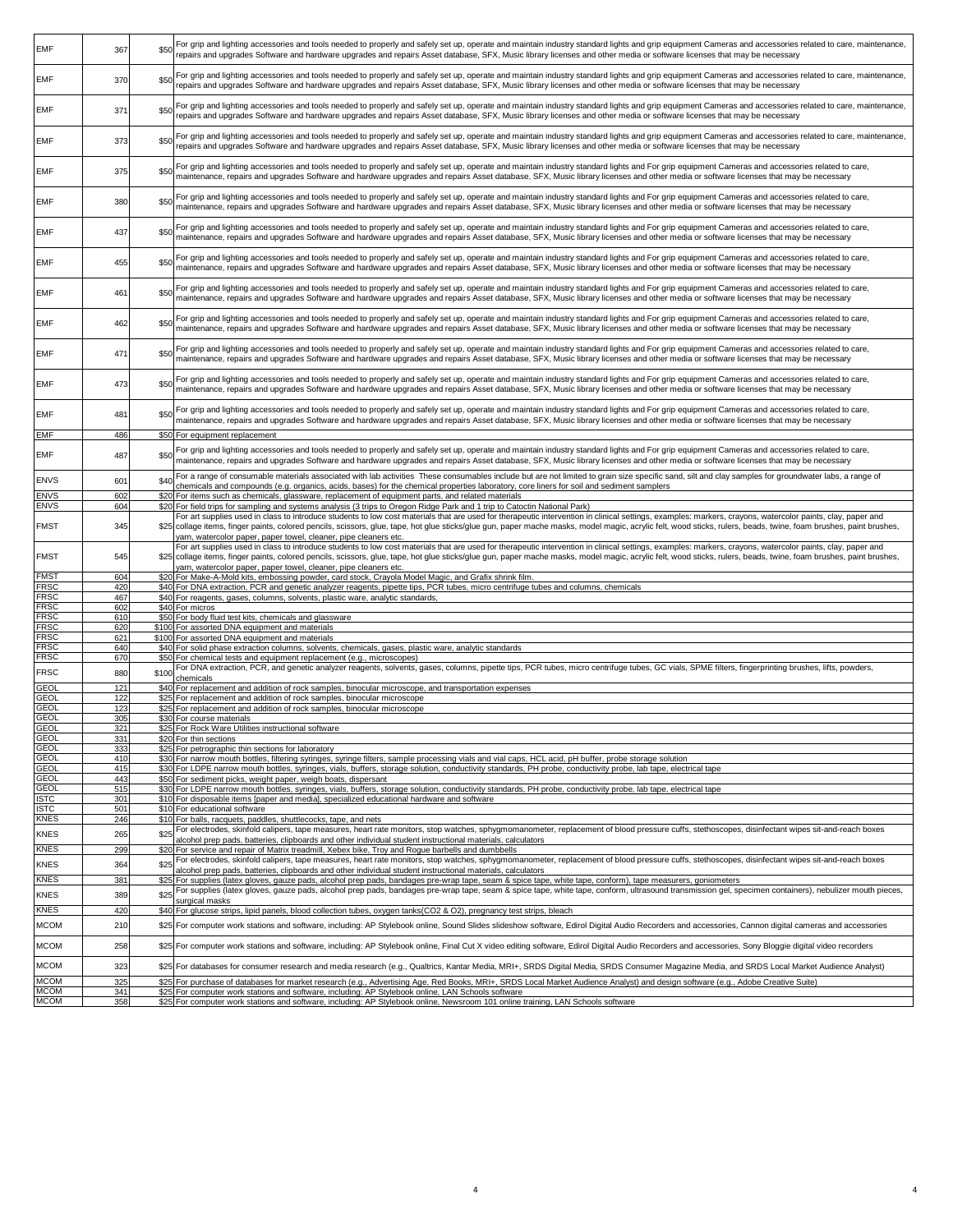| <b>MCOM</b> | 381 | \$25 | For computer work stations and software, including: Final Cut X video editing software, JVC Video Cameras, tripods and other accessories (microphones, cords, SD cards), Edirol Digital Audio Recorders<br>and accessories, Adobe Audition Audio Editing software, EZ News casting software |
|-------------|-----|------|---------------------------------------------------------------------------------------------------------------------------------------------------------------------------------------------------------------------------------------------------------------------------------------------|
| <b>MCOM</b> | 391 |      | \$25 For computer work stations and software, including: Cannon digital cameras and accessories, Photo Mechanic software                                                                                                                                                                    |
|             |     |      | For computer work stations and software, including: AP Stylebook online, Edirol Digital Audio Recorders and accessories, Cannon digital cameras and accessories, JVC Video Cameras, tripods and other                                                                                       |
| <b>MCOM</b> | 407 | \$25 | accessories (microphones, cords, SD cards), Final Cut X video editing software, MediaStorm online training                                                                                                                                                                                  |
| <b>MCOM</b> | 481 |      | \$25 For computer work stations and software, including: Final Cut X video editing software, JVC Video Cameras, tripods and other accessories (microphones, cords, SD cards), EZ News casting software                                                                                      |
| <b>MCOM</b> | 507 |      | \$25 For computer work stations and software                                                                                                                                                                                                                                                |
| <b>MUED</b> | 194 |      | \$10 For guitar instrument maintenance and repairs including instrument replacement purchases, guitar strings, cases, capos, and sheet music.                                                                                                                                               |
| MUED        | 201 |      | \$25 For brass instrument maintenance and repairs including instrument replacement purchase (euphonium, piccolo trumpet, etc.), ear plugs, sheet music                                                                                                                                      |
| <b>MUED</b> | 202 |      | \$25 For brass instrument maintenance and repairs including instrument replacement purchase (euphonium, piccolo trumpet, etc.), ear plugs, sheet music                                                                                                                                      |
| <b>MUED</b> | 203 |      | \$25 For string instrument maintenance and repairs including bow replacement, cello & violin strings replacement and spares, sheet music                                                                                                                                                    |
| <b>MUED</b> | 204 |      | \$25 For string instrument maintenance and repairs including bow replacement, cello & violin strings replacement and spares, sheet music                                                                                                                                                    |
| MUED        | 205 |      | \$25 For woodwind instrument maintenance and repairs including purchase instrument storage cases, sheet music, instrument replacement                                                                                                                                                       |
| <b>MUED</b> | 206 |      | \$25 For woodwind instrument maintenance and repairs including purchase instrument storage cases, sheet music, instrument replacement                                                                                                                                                       |
| <b>MUED</b> | 207 |      | \$25 For percussion instrument maintenance and repairs including marimba repair, mallet purchases, small percussion purchases (snare drums, gongs, bells), sheet music, ear plugs                                                                                                           |
| MUED        | 208 |      | \$25 For percussion instrument maintenance and repairs including marimba repair, mallet purchases, small percussion purchases (snare drums, gongs, bells), sheet music, ear plugs                                                                                                           |
| <b>MUED</b> | 220 |      | \$25 For percussion instrument maintenance and repairs including marimba repair, mallet purchases, small percussion purchases (snare drums, gongs, bells), sheet music, ear plugs                                                                                                           |
| <b>MUED</b> | 294 |      | \$10 For guitar instrument maintenance and repairs including instrument replacement purchases, guitar strings, cases, capos, and sheet music.                                                                                                                                               |
|             |     |      |                                                                                                                                                                                                                                                                                             |
| MUSA        | 100 |      | \$50 For creative technology lab equipment, programs and concert needs including compositional software, binder machine supplies, audio recording equipment & supplies, audio software plug-ins                                                                                             |
| <b>MUSA</b> | 200 |      | \$50 For creative technology lab equipment, programs and concert needs including compositional software, binder machine supplies, audio recording equipment & supplies, audio software plug-ins                                                                                             |
| <b>MUSA</b> | 300 |      | \$50 For creative technology lab equipment, programs and concert needs including compositional software, binder machine supplies, audio recording equipment & supplies, audio software plug-ins                                                                                             |
| <b>MUSA</b> | 400 |      | \$50 For creative technology lab equipment, programs and concert needs including compositional software, binder machine supplies, audio recording equipment & supplies, audio software plug-ins                                                                                             |
| MUSA        | 600 |      | \$50 For creative technology lab equipment, programs and concert needs including compositional software, binder machine supplies, audio recording equipment & supplies, audio software plug-ins                                                                                             |
| <b>MUSC</b> | 105 |      | \$25 For music theory laboratory equipment, workstations, software, and headphones                                                                                                                                                                                                          |
| <b>MUSC</b> | 116 |      | \$25 For songwriting and basic music composition laboratory equipment, workstations, and software including Finale and Logic, headphones                                                                                                                                                    |
| <b>MUSC</b> | 131 |      | \$25 For music theory laboratory equipment, workstations, and software including headphones, resource room scanner, Finale, Logic                                                                                                                                                           |
| <b>MUSC</b> | 132 |      | \$25 For music theory laboratory equipment, workstations, and software including headphones, resource room scanner, Finale, Logic                                                                                                                                                           |
| <b>MUSC</b> | 231 |      | \$25 For music theory laboratory equipment, workstations, and software including headphones, resource room scanner, Finale, Logic                                                                                                                                                           |
| <b>MUSC</b> | 232 |      | \$25 For music theory laboratory equipment, workstations, and software including headphones, resource room scanner, Finale, Logic                                                                                                                                                           |
| <b>MUSC</b> | 382 |      | \$50 For recording techniques laboratory equipment, workstations, and software including Protocols, Logic, microphones, headphones, software plug-ins                                                                                                                                       |
| <b>MUSC</b> | 437 |      | \$50 For repair and maintenance of the equipment and software in the Creative Technology Lab and the Music Computer Lab                                                                                                                                                                     |
| <b>MUSC</b> | 482 |      | \$50 For recording techniques laboratory equipment, workstations, and software including Protocols, Logic, microphones, headphones, software plug-ins                                                                                                                                       |
| <b>MUSC</b> | 537 |      | \$50 For repair and maintenance of the equipment and software in the Creative Technology Lab and the Music Computer Lab                                                                                                                                                                     |
| OCTH        | 217 |      | \$25 For course materials used in teaching/learning/supporting performance of daily living skills, such as walkers, transfer/dressing aids, and blood pressure cuff                                                                                                                         |
| OCTH        | 218 |      | \$50 For expendable supplies (e.g. clay, wood, paint, computer software for cognitive retraining) in occupational analysis lab                                                                                                                                                              |
| OCTH        | 317 | \$50 | For expendable splinting supplies (straps, glue, thermoplastics) supplies for teaching physical agent modalities (e.g. ultrasound, etc.) and adaptive equipment (e.g. built up spoon, plate guard) for                                                                                      |
|             |     |      | classroom lab experiences                                                                                                                                                                                                                                                                   |
| OCTH        | 600 | \$50 | For course materials supporting teaching/learning/supporting performance of daily living skills, such as walkers, transfer/ dressing aids, blood pressure cuff and expendable supplies (e.g. clay, wood,                                                                                    |
|             |     |      | paint, computer software for cognitive retraining in occupational analysis lab                                                                                                                                                                                                              |
| OCTH        | 607 | \$50 | For expendable splinting supplies (straps, glue, thermoplastics) supplies for teaching physical agent modalities (e.g. ultrasound, etc.) and adaptive equipment (e.g. built up spoon, plate guard) for                                                                                      |
|             |     |      | classroom lab experiences                                                                                                                                                                                                                                                                   |
| OCTH        | 678 | \$50 | For maintaining/updating/replacing standardized measurement tools and standardized assessment forms, such as Canadian Occupational Performance Measure and Infant/Child/Adolescent/Adult<br><b>Sensory Profiles</b>                                                                         |
| OCTH        | 781 |      | \$50 For supplies to enable data collection and analysis (e.g. instruments outreach materials, participant incentives)                                                                                                                                                                      |
| <b>OCTH</b> | 782 |      | \$50 For supplies to enable data collection and analysis (e.g. instruments outreach materials, participant incentives)                                                                                                                                                                      |
| PHSC        | 101 |      | \$25 For equipment, supplies                                                                                                                                                                                                                                                                |
| PHSC        | 206 |      | \$20 For balloons, gloves, foam balls, Easel post-its, Alka-Seltzer, Ziploc bags, PH reagent, hand warmers, crystallization chemicals, shells, vinegar, food coloring                                                                                                                       |
| PHSC        | 303 |      | \$25 For bulbs, electric circuits, replacement of components                                                                                                                                                                                                                                |
| PHYS        | 131 |      | \$10 For spectrum tubes and gratings, printer paper and toner, penlights, batteries, graph paper, masking tape, holography supplies, latex gloves, glow sticks, colored pencils, optics components                                                                                          |
|             |     |      |                                                                                                                                                                                                                                                                                             |
| PHYS        | 143 |      | \$25 For monochord supplies, replacement headsets and microphones                                                                                                                                                                                                                           |
| PHYS        | 202 |      | \$10 For silica spheres, printer paper and toner, Easel pads, marker board, graph paper, masking tape                                                                                                                                                                                       |